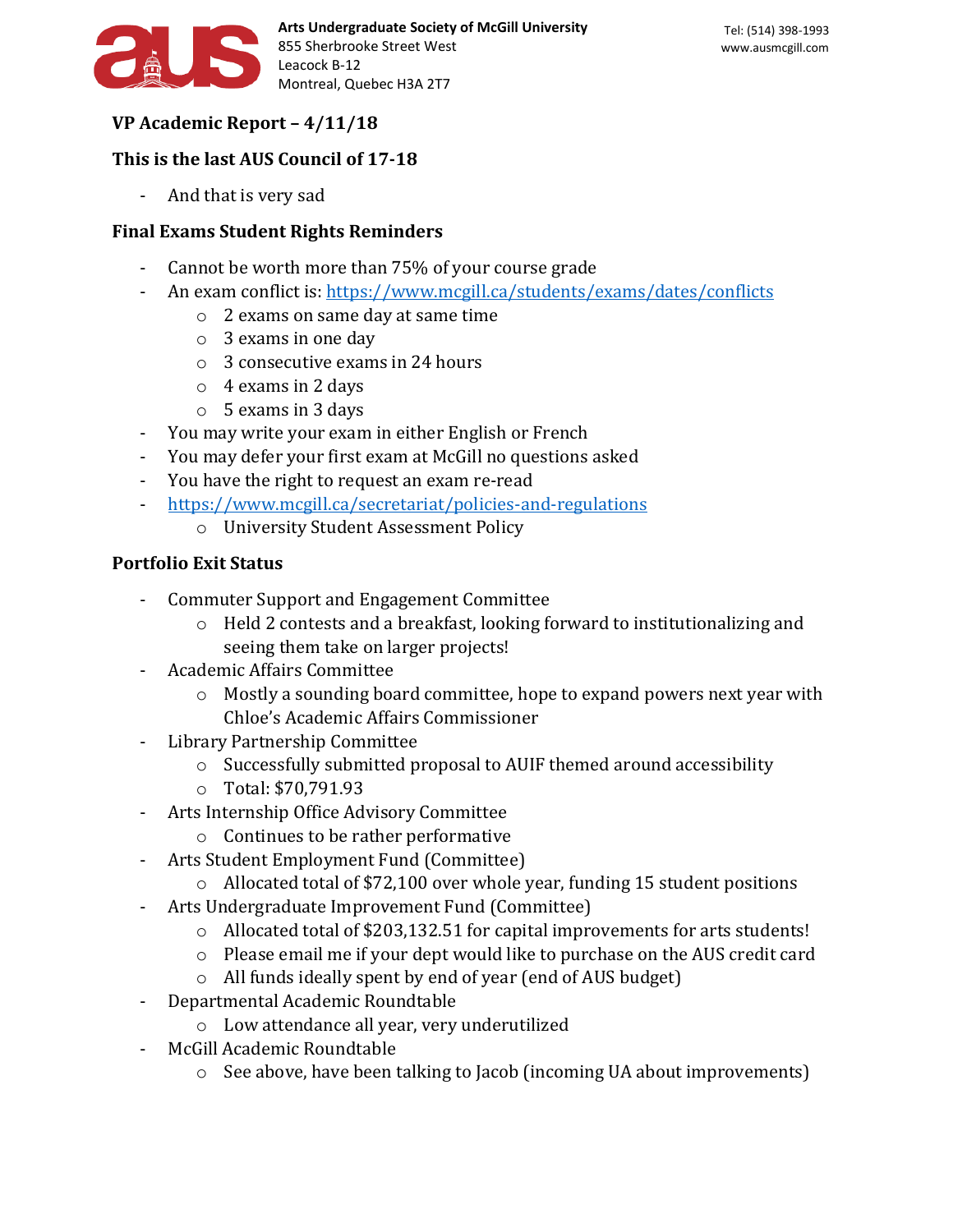

- Peer Tutoring
	- o Allocated total of \$5,400 over whole year
	- o Will look into digitizing and simplifying next year
- Publications Commission
	- $\circ$  Made lots of good progress in digitizing and archiving, look forward to next year's work!
- **Essay Centre** 
	- $\circ$  Updates: Bought a coffeemaker! Last day of operation: April 17<sup>th</sup>
	- o Report: Continued to be a successful and highly-utilized resource, cool pilot by holding in-Rez advising
- Prof Talks
	- o Ran 4 talks (Religion in the Modern World, Climate Change, En Francais, Journalism in the Age of Digital Media), needs to increase attendance
- Personal projects
	- o Waitlist universalization: (Mostly) Completed! Just working on messaging to some dept admin that are still skeptical (eg. SOCI)
	- o Writing courses: Kind of tanked because of lack of institutional support (?). Will be going back to next year.
	- o Textbook lending program: Success! SOCI, MUGS, FREN, distributing books now!
	- o Open Educational Resources: spread awareness, looking more into next year.
	- o Course outline uploading: not much of a success, hope to see TLS e-calendar repository up soon
	- o Consolidating academic accommodations: more of a university-level endeavor, will be working on next year
	- o TL;DR too many projects, poorly spaced out, but some worked?

### **Visions for Next Year**

- Repairing Faculty relations
- Consolidating administrative aspects of the portfolio
- Better project management/timing
- Focus on equity

### **Hiring with Chloe**

- Just finished up interviews (2 Essay Centre Coords, Publications Commissioner, Prof Talk Coord, Academic Affairs Commissioner)
- Decisions sent out by end of this week
- Shout out to the Sec Gens for running a great blind hire pilot!